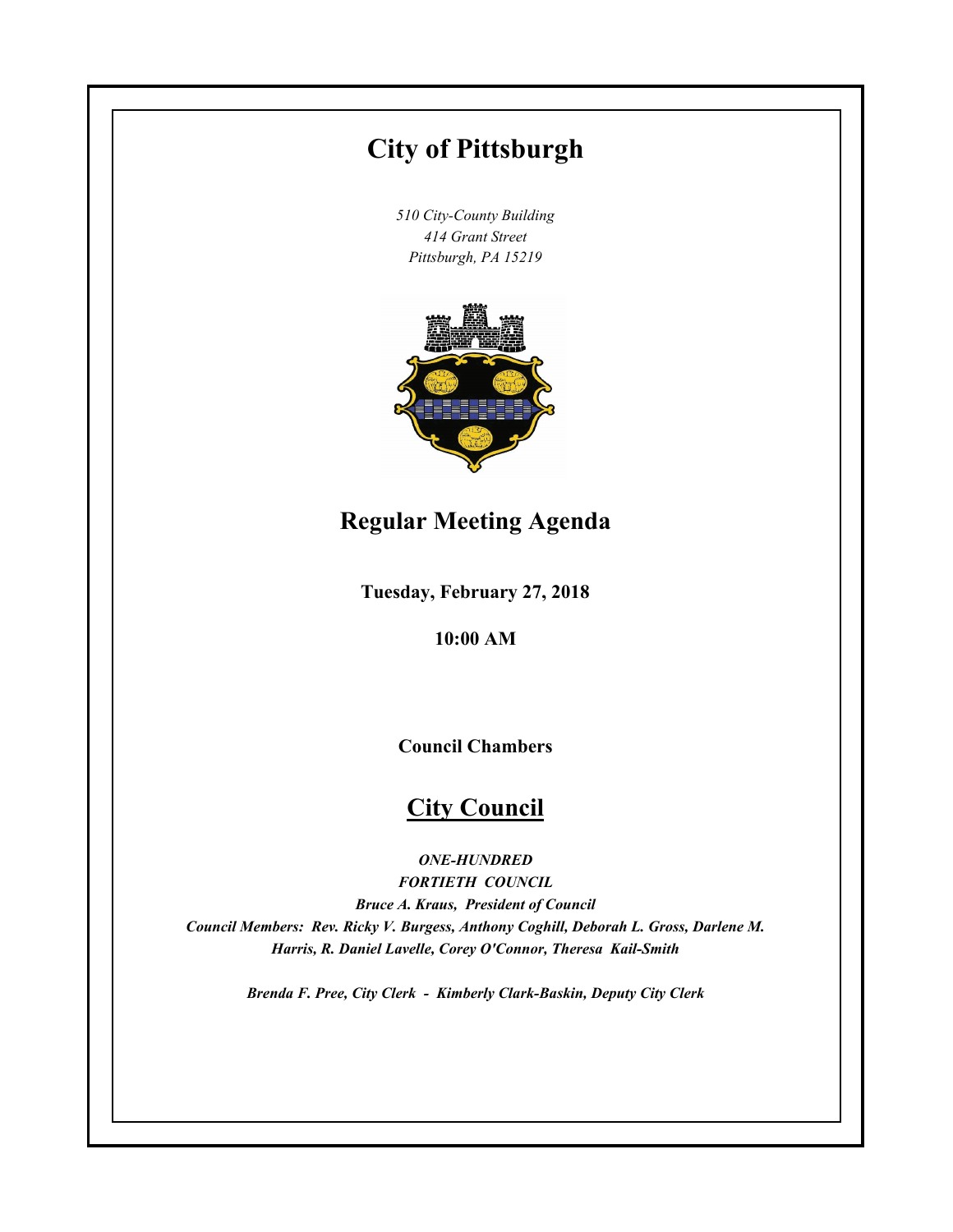### **ROLL CALL**

### **PLEDGE OF ALLEGIANCE**

### **PROCLAMATIONS**

**2018-0201**

**2018-0202**

**2018-0203**

**2018-0204**

**2018-0205**

### **PUBLIC COMMENTS**

### **PRESENTATION OF PAPERS**

### **COUNCILMAN REVEREND RICKY V. BURGESS PRESENTS:**

| 2018-0147 | Resolution authorizing the issuance of a warrant in favor of Robert A. Creo, Labor<br>Arbitrator, 1151 Freeport Road, Suite 347, Pittsburgh, PA 15238-3103 for<br>arbitration fees for a three day hearing related to Grievance 17-012 in an amount not<br>to exceed Three Thousand Five Hundred Dollars (\$3,500.00).                                                                      |
|-----------|---------------------------------------------------------------------------------------------------------------------------------------------------------------------------------------------------------------------------------------------------------------------------------------------------------------------------------------------------------------------------------------------|
| 2018-0148 | Resolution authorizing issuance of a warrant in the amount of \$5,000.00, in favor of<br>Nathan Awai, 211 Attica Street, Pittsburgh, PA 15220 for reimbursement of his<br>homeowner's deductible for repairs to his residence after a City Environmental<br>Services vehicle backed into a Duquesne Light Pole at this location, knocking the<br>pole into his residence on August 8, 2017. |
| 2018-0149 | Resolution authorizing issuance of a warrant in the amount of \$5,785.67, in favor of<br>Duquesne Light Company, ATTN: Carolyn K. Cingel, 411 Seventh Avenue, Mail<br>Drop 16-1, Pittsburgh, PA 15219 for damage to their light pole near 115 Attica<br>Street, Pittsburgh, 15220 from a City ES vehicle backing into it and knocking it into a<br>residence on August 8, 2017.             |
| 2018-0150 | Resolution authorizing, pursuant to Ch. 210 ("Acceptance of Gifts to City") of the<br>City Code, the Mayor and the Director of the Department of Public Safety to accept<br>a donation from the Pittsburgh Downtown Partnership of Ten Thousand Dollars<br>(\$10,000.00) to assist the City of Pittsburgh Bureau of Police with re-establishing the<br>mounted unit.                        |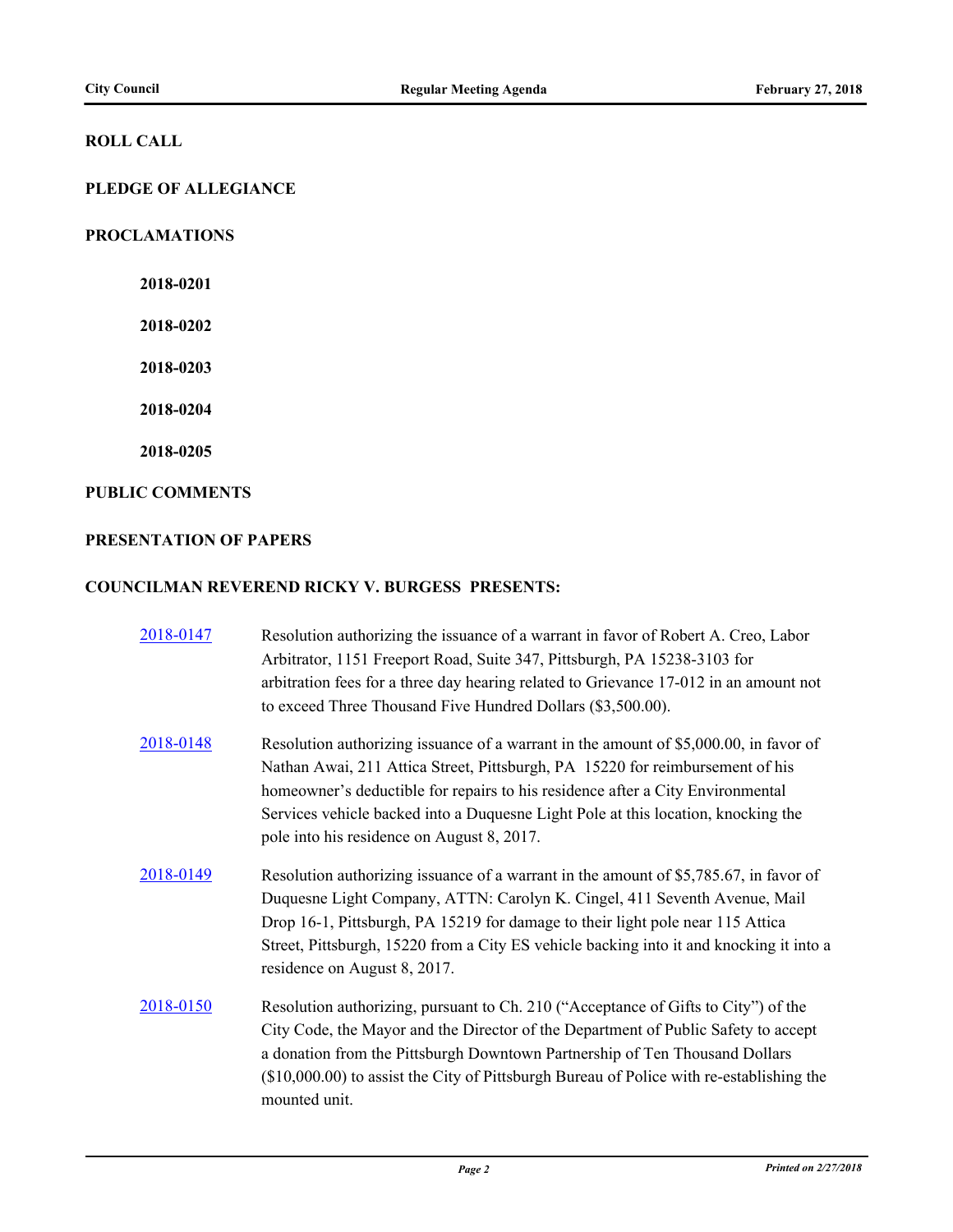[2018-0151](http://pittsburgh.legistar.com/gateway.aspx?m=l&id=/matter.aspx?key=22450) Resolution authorizing, pursuant to Ch. 210 ("Acceptance of Gifts to City") of the City Code, the Mayor and the Director of the Department of Public Safety to accept a donation from the Pittsburgh Downtown Partnership of Ten Thousand Dollars (\$10,000.00) to assist the City of Pittsburgh Bureau of Police with operating the Zone 2 Cultural District Substation.

### **COUNCILMAN R. DANIEL LAVELLE PRESENTS:**

[2018-0160](http://pittsburgh.legistar.com/gateway.aspx?m=l&id=/matter.aspx?key=22459) Resolution amending Resolution No. 546 of 2017 authorizing the Mayor and Director of the Department of Public Safety to enter on behalf of the City of Pittsburgh into a three-year professional services agreement or agreements with Johnson Controls for security camera integration and support services, to define funding sources. *(Waiver of Rule 8 requested)*

### **COUNCILMAN COREY O'CONNOR PRESENTS:**

| 2018-0161 | Resolution authorizing the Urban Redevelopment Authority of Pittsburgh to submit an<br>Application to the Pennsylvania Office of the Budget for a Redevelopment Assistance<br>Capital Program grant of up to \$750,000 for the 119 Sixth Street Multiplex<br>Development project. (Council District 6)                   |
|-----------|--------------------------------------------------------------------------------------------------------------------------------------------------------------------------------------------------------------------------------------------------------------------------------------------------------------------------|
| 2018-0162 | Resolution authorizing a Cooperation Agreement or Agreements with the Urban<br>Redevelopment Authority of Pittsburgh in connection with the URA's application for<br>a Redevelopment Assistance Capital Program grant of up to \$750,000 for the 119<br>Sixth Street Multiplex Development project. (Council District 6) |
| 2018-0163 | Resolution authorizing the Urban Redevelopment Authority of Pittsburgh to submit an<br>Application to the Pennsylvania Office of the Budget for a Redevelopment Assistance<br>Capital Program grant of up to \$2,000,000 for the 1600 Smallman Street project.<br>(Council District 7)                                   |
| 2018-0164 | Resolution authorizing a Cooperation Agreement or Agreements with the Urban<br>Redevelopment Authority of Pittsburgh in connection with the URA's application for<br>a Redevelopment Assistance Capital Program grant of up to \$2,000,000 for the<br>1600 Smallman Street project. (Council District 7)                 |
| 2018-0165 | Resolution authorizing the Urban Redevelopment Authority of Pittsburgh to submit an<br>Application to the Pennsylvania Office of the Budget for a Redevelopment Assistance<br>Capital Program grant of up to \$500,000 for the Carnegie Science Center Expansion<br>project. (Council District 6)                        |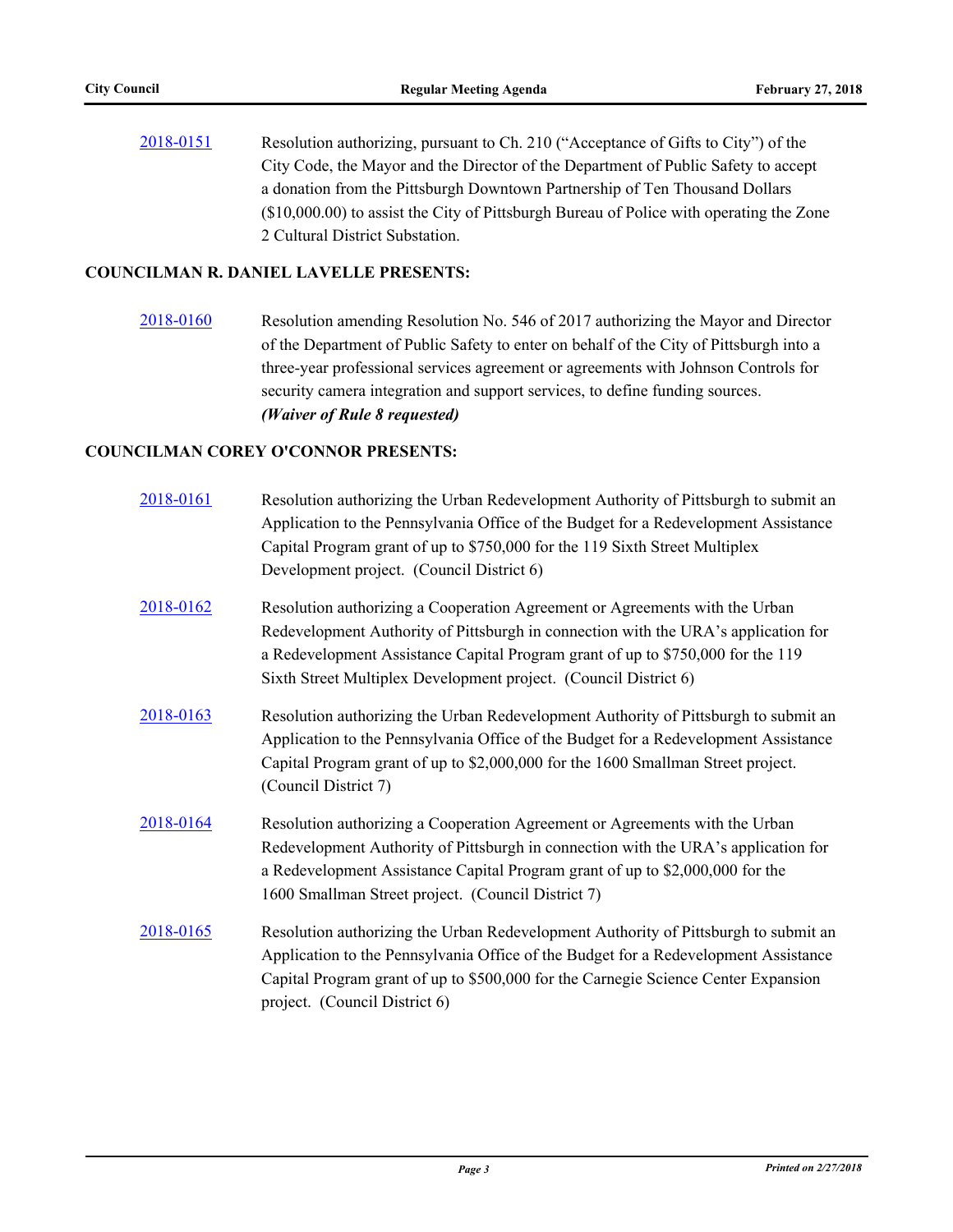| 2018-0166 | Resolution authorizing a Cooperation Agreement or Agreements with the Urban<br>Redevelopment Authority of Pittsburgh in connection with the URA's application for<br>a Redevelopment Assistance Capital Program grant of up to \$500,000 for the<br>Carnegie Science Center Expansion project. (Council District 6)                             |  |  |  |  |
|-----------|-------------------------------------------------------------------------------------------------------------------------------------------------------------------------------------------------------------------------------------------------------------------------------------------------------------------------------------------------|--|--|--|--|
| 2018-0167 | Resolution authorizing the Urban Redevelopment Authority of Pittsburgh to submit an<br>Application to the Pennsylvania Office of the Budget for a Redevelopment Assistance<br>Capital Program grant of up to \$500,000 for the Center for Victims project.<br>(Council District 3)                                                              |  |  |  |  |
| 2018-0168 | Resolution authorizing a Cooperation Agreement or Agreements with the Urban<br>Redevelopment Authority of Pittsburgh in connection with the URA's application for<br>a Redevelopment Assistance Capital Program grant of up to \$500,000 for the Center<br>for Victims project. (Council District 3)                                            |  |  |  |  |
| 2018-0169 | Resolution authorizing the Urban Redevelopment Authority of Pittsburgh to submit an<br>Application to the Pennsylvania Office of the Budget for a Redevelopment Assistance<br>Capital Program grant of up to \$500,000 for the Duquesne University Rockwell Hall:<br>Fourth Floor Renovation project. (Council District 6)                      |  |  |  |  |
| 2018-0170 | Resolution authorizing a Cooperation Agreement or Agreements with the Urban<br>Redevelopment Authority of Pittsburgh in connection with the URA's application for<br>a Redevelopment Assistance Capital Program grant of up to \$500,000 for the<br>Duquesne University Rockwell Hall: Fourth Floor Renovation project. (Council<br>District 6) |  |  |  |  |
| 2018-0171 | Resolution authorizing the Urban Redevelopment Authority of Pittsburgh to submit an<br>Application to the Pennsylvania Office of the Budget for a Redevelopment Assistance<br>Capital Program grant of up to \$1,000,000 for the Homewood Coliseum project.<br>(Council District 9)                                                             |  |  |  |  |
| 2018-0172 | Resolution authorizing a Cooperation Agreement or Agreements with the Urban<br>Redevelopment Authority of Pittsburgh in connection with the URA's application for<br>a Redevelopment Assistance Capital Program grant of up to \$1,000,000 for the<br>Homewood Coliseum project. (Council District 9)                                           |  |  |  |  |
| 2018-0173 | Resolution authorizing the Urban Redevelopment Authority of Pittsburgh to submit an<br>Application to the Pennsylvania Office of the Budget for a Redevelopment Assistance<br>Capital Program grant of up to \$1,000,000 for the Intensive Care Patient Rooms at<br>CHP project. (Council District 7)                                           |  |  |  |  |
| 2018-0174 | Resolution authorizing a Cooperation Agreement or Agreements with the Urban<br>Redevelopment Authority of Pittsburgh in connection with the URA's application for<br>a Redevelopment Assistance Capital Program grant of up to \$1,000,000 for the<br>Intensive Care Patient Rooms at CHP project. (Council District 7)                         |  |  |  |  |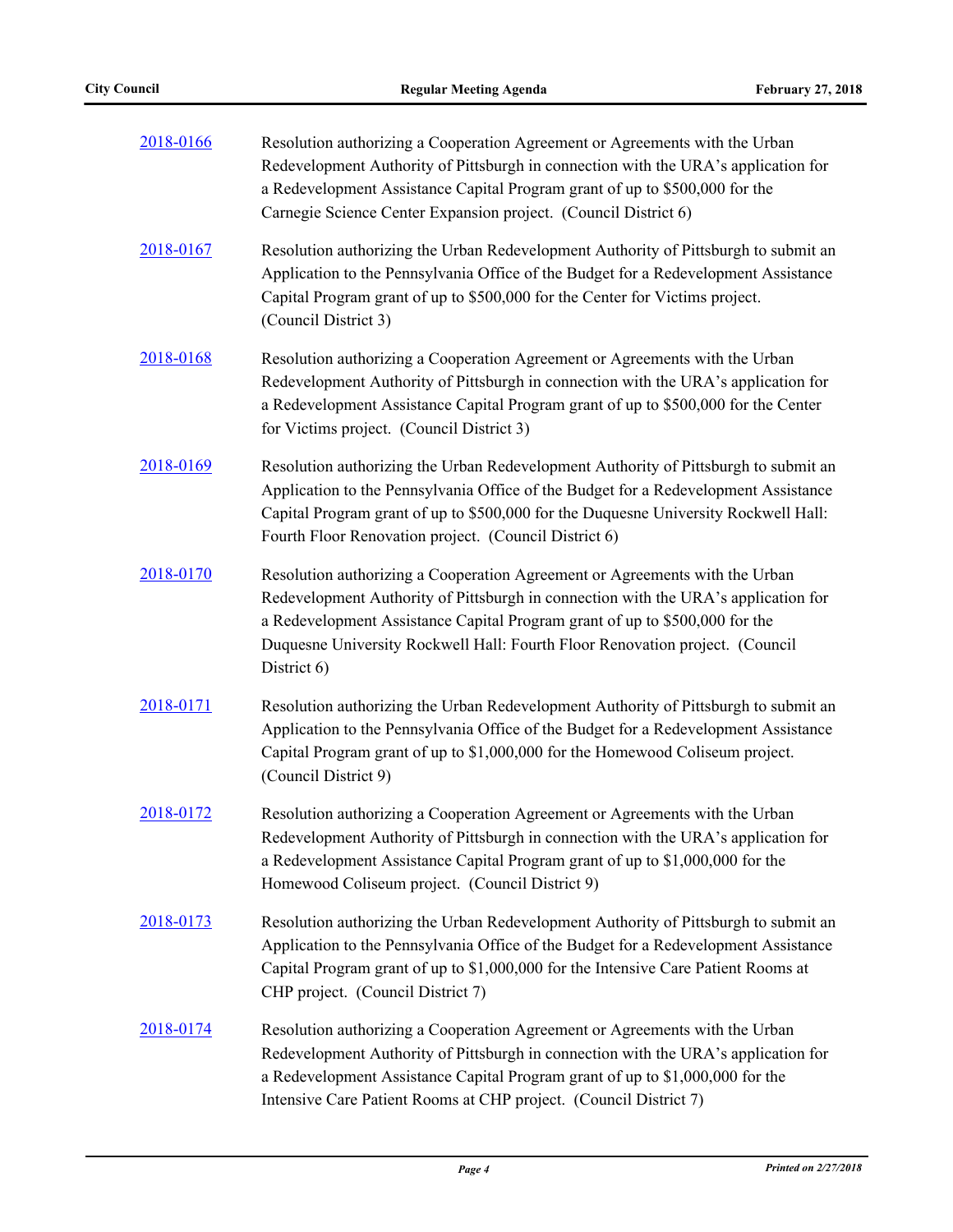| 2018-0175 | Resolution authorizing the Urban Redevelopment Authority of Pittsburgh to submit an<br>Application to the Pennsylvania Office of the Budget for a Redevelopment Assistance<br>Capital Program grant of up to \$500,000 for the JHHA Memory Care project.<br>(Council District 5)                                 |  |  |  |
|-----------|------------------------------------------------------------------------------------------------------------------------------------------------------------------------------------------------------------------------------------------------------------------------------------------------------------------|--|--|--|
| 2018-0176 | Resolution authorizing a Cooperation Agreement or Agreements with the Urban<br>Redevelopment Authority of Pittsburgh in connection with the URA's application for<br>a Redevelopment Assistance Capital Program grant of up to \$500,000 for JHHA<br>Memory Care project. (Council District 5)                   |  |  |  |
| 2018-0177 | Resolution authorizing the Urban Redevelopment Authority of Pittsburgh to submit an<br>Application to the Pennsylvania Office of the Budget for a Redevelopment Assistance<br>Capital Program grant of up to \$1,000,000 for the Larimer School Redevelopment<br>project. (Council District 9)                   |  |  |  |
| 2018-0178 | Resolution authorizing a Cooperation Agreement or Agreements with the Urban<br>Redevelopment Authority of Pittsburgh in connection with the URA's application for<br>a Redevelopment Assistance Capital Program grant of up to \$1,000,000 for the<br>Larimer School Redevelopment project. (Council District 9) |  |  |  |
| 2018-0179 | Resolution authorizing the Urban Redevelopment Authority of Pittsburgh to submit an<br>Application to the Pennsylvania Office of the Budget for a Redevelopment Assistance<br>Capital Program grant of up to \$1,000,000 for the Larimer/East Liberty Park project.<br>(Council District 9)                      |  |  |  |
| 2018-0180 | Resolution authorizing a Cooperation Agreement or Agreements with the Urban<br>Redevelopment Authority of Pittsburgh in connection with the URA's application for<br>a Redevelopment Assistance Capital Program grant of up to \$1,000,000 for the<br>Larimer/East Liberty Park project. (Council District 9)    |  |  |  |
| 2018-0181 | Resolution authorizing the Urban Redevelopment Authority of Pittsburgh to submit an<br>Application to the Pennsylvania Office of the Budget for a Redevelopment Assistance<br>Capital Program grant of up to \$2,000,000 for the Moxy Hotel & Lofts project.<br>(Council District 6)                             |  |  |  |
| 2018-0182 | Resolution authorizing a Cooperation Agreement or Agreements with the Urban<br>Redevelopment Authority of Pittsburgh in connection with the URA's application for<br>a Redevelopment Assistance Capital Program grant of up to \$2,000,000 for the<br>Moxy Hotel & Lofts project. (Council District 6)           |  |  |  |
| 2018-0183 | Resolution authorizing the Urban Redevelopment Authority of Pittsburgh to submit an<br>Application to the Pennsylvania Office of the Budget for a Redevelopment Assistance<br>Capital Program grant of up to \$500,000 for the Multi-media Studio project.<br>(Council District 7)                               |  |  |  |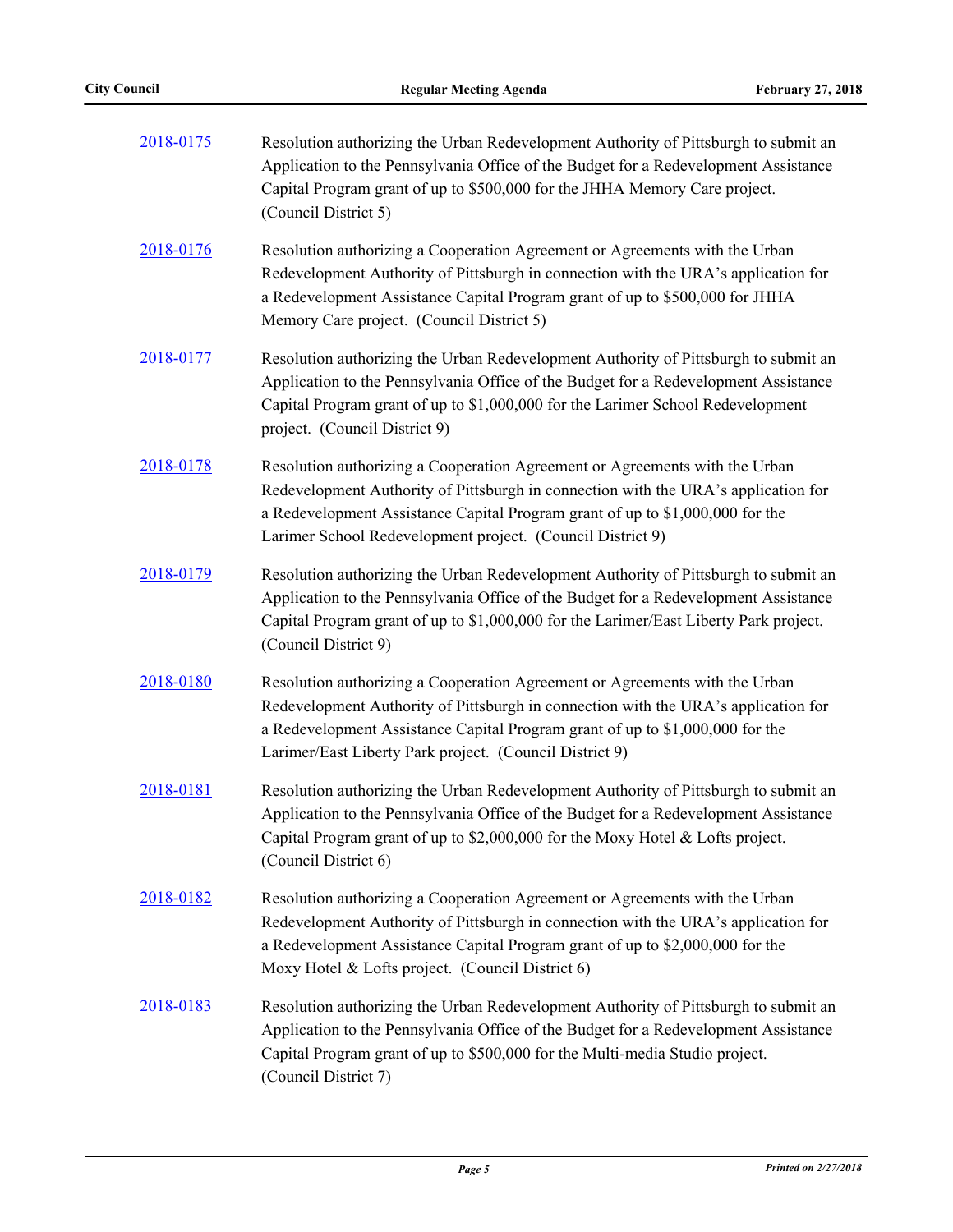| 2018-0184 | Resolution authorizing a Cooperation Agreement or Agreements with the Urban<br>Redevelopment Authority of Pittsburgh in connection with the URA's application for<br>a Redevelopment Assistance Capital Program grant of up to \$500,000 for<br>Multi-media Studio project. (Council District 7)                                    |  |  |  |
|-----------|-------------------------------------------------------------------------------------------------------------------------------------------------------------------------------------------------------------------------------------------------------------------------------------------------------------------------------------|--|--|--|
| 2018-0185 | Resolution authorizing the Urban Redevelopment Authority of Pittsburgh to submit an<br>Application to the Pennsylvania Office of the Budget for a Redevelopment Assistance<br>Capital Program grant of up to \$1,000,000 for the Almono-Hazelwood Mill 19<br>Redevelopment Phase II project. (Council District 5)                   |  |  |  |
| 2018-0186 | Resolution authorizing a Cooperation Agreement or Agreements with the Urban<br>Redevelopment Authority of Pittsburgh in connection with the URA's application for<br>a Redevelopment Assistance Capital Program grant of up to \$1,000,000 for the<br>Almono-Hazelwood Mill 19 Redevelopment Phase II project. (Council District 5) |  |  |  |
| 2018-0187 | Resolution authorizing the Urban Redevelopment Authority of Pittsburgh to submit an<br>Application to the Pennsylvania Office of the Budget for a Redevelopment Assistance<br>Capital Program grant of up to \$1,000,000 for the Museum Lab, Children's Museum<br>of Pittsburgh project. (Council District 1)                       |  |  |  |
| 2018-0188 | Resolution authorizing a Cooperation Agreement or Agreements with the Urban<br>Redevelopment Authority of Pittsburgh in connection with the URA's application for<br>a Redevelopment Assistance Capital Program grant of up to \$1,000,000 for the<br>Museum Lab, Children's Museum of Pittsburgh project. (Council District 1)     |  |  |  |
| 2018-0189 | Resolution authorizing the Urban Redevelopment Authority of Pittsburgh to submit an<br>Application to the Pennsylvania Office of the Budget for a Redevelopment Assistance<br>Capital Program grant of up to \$500,000 for the Susquehanna Street Phase 2<br>project. (Council District 9)                                          |  |  |  |
| 2018-0190 | Resolution authorizing a Cooperation Agreement or Agreements with the Urban<br>Redevelopment Authority of Pittsburgh in connection with the URA's application for<br>a Redevelopment Assistance Capital Program grant of up to \$500,000 for the<br>Susquehanna Street Phase 2 project. (Council District 9)                        |  |  |  |
| 2018-0191 | Resolution authorizing the Urban Redevelopment Authority of Pittsburgh to submit an<br>Application to the Pennsylvania Office of the Budget for a Redevelopment Assistance<br>Capital Program grant of up to \$1,500,000 for the Heinz Buildings Redevelopment<br>project. (Council District 1)                                     |  |  |  |
| 2018-0192 | Resolution authorizing a Cooperation Agreement or Agreements with the Urban<br>Redevelopment Authority of Pittsburgh in connection with the URA's application for<br>a Redevelopment Assistance Capital Program grant of up to \$1,500,000 for the<br>Heinz Buildings Redevelopment project. (Council District 1)                   |  |  |  |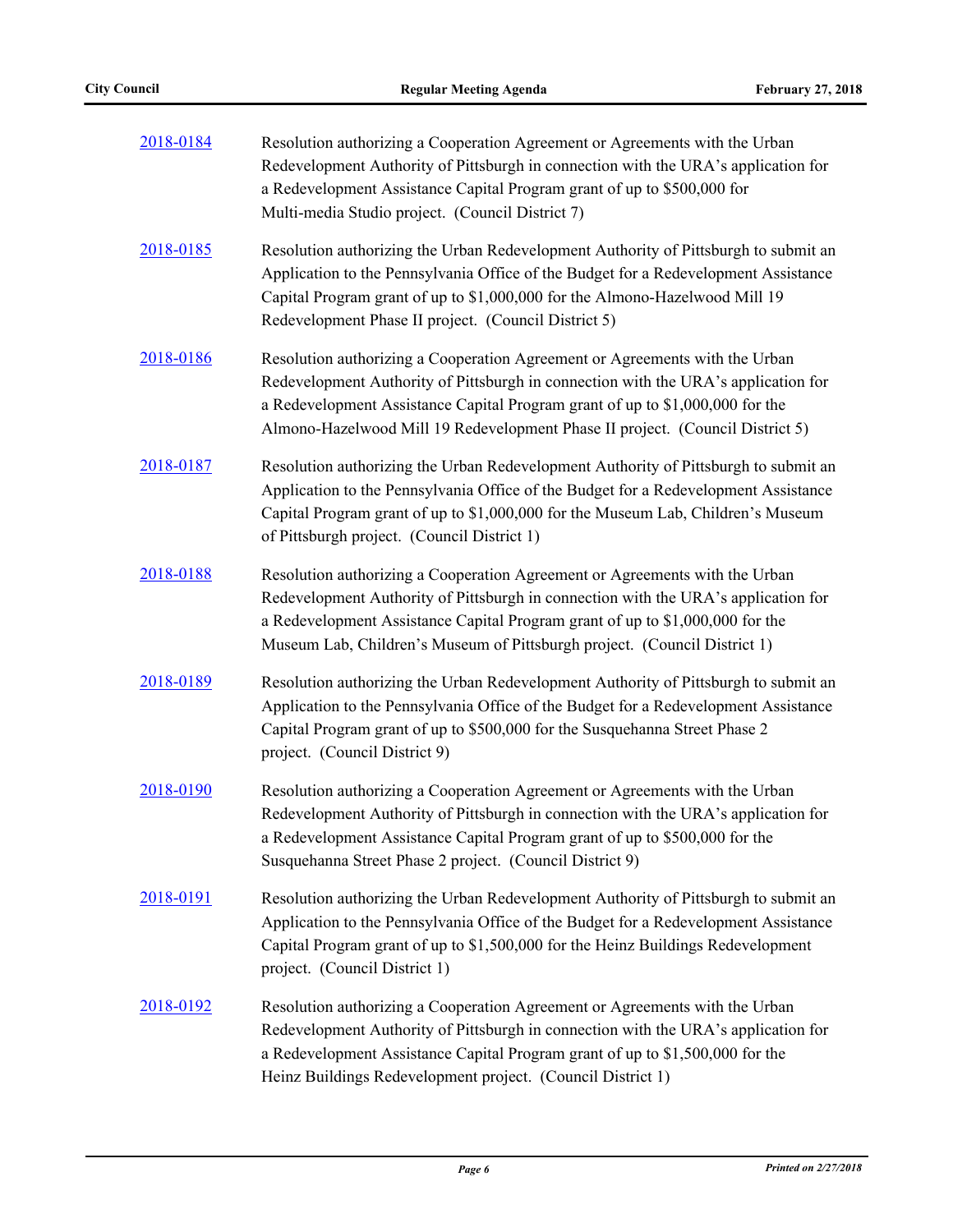| 2018-0193 | Resolution approving Execution of a Contract for Disposition by Sale of Land by and<br>between the Urban Redevelopment Authority of Pittsburgh and Manchester Citizens<br>Corporation, October Real Estate Holdings, LLC and Uncle Ray's Real Estate,<br>LLC, or a related entity to be formed for the Sale of Block 22-K, Lots 38 and 39,<br>(1715 and 1717 Fulton Street) in the 21st Ward of the City of Pittsburgh, (Council<br>District No. 6 - Residential Housing).                                                                            |  |  |  |
|-----------|-------------------------------------------------------------------------------------------------------------------------------------------------------------------------------------------------------------------------------------------------------------------------------------------------------------------------------------------------------------------------------------------------------------------------------------------------------------------------------------------------------------------------------------------------------|--|--|--|
| 2018-0194 | Resolution approving Execution of a Contract for Disposition by Sale of Land by and<br>between the Urban Redevelopment Authority of Pittsburgh and Denise Wilson for the<br>Sale of Block 10-H, Lot 182, in the 5th Ward of the City of Pittsburgh - Council<br>District No. (531 Morgan Street - Sideyard)                                                                                                                                                                                                                                           |  |  |  |
| 2018-0195 | Resolution authorizing the Urban Redevelopment Authority of Pittsburgh to acquire all<br>of the City's Right, Title and Interest, if any, in and to the Publicly-Owned Properties<br>in the 12th Ward of the City of Pittsburgh designated in the Deed Registry Office of<br>Allegheny County as 125-B, Lot 145 and Block 124-N, Lots 52 and 53 (Council<br>District No. 9 - Residential Rehabilitation - 406 Lowell Street and 132 and 134<br>Mayflower Street).                                                                                     |  |  |  |
| 2018-0196 | Resolution authorizing the Urban Redevelopment Authority of Pittsburgh to acquire all<br>of the City's Right, Title and Interest, if any, in and to the following Publicly-Owned<br>properties in the 5th Ward of the City of Pittsburgh designated in the Deed Registry<br>Office of Allegheny County as Block 27-B, Lots 53, 54, 72, 166, and 200 - (Council<br>District No. 6 - Residential Rehabilitation - 800, 809, 811 Bryn Mawr Road and 902<br>and 748 Anaheim Street)                                                                       |  |  |  |
| 2018-0197 | Resolution authorizing the Urban Redevelopment Authority of Pittsburgh to acquire all<br>of the City's Right, Title and Interest, if any, in and to the Publicly-Owned Properties<br>in the 10th and 11th Wards of the City of Pittsburgh designated in the Deed Registry<br>Office of Allegheny County as Block 50-M, Lots 1, 4, 5, 8, 44, 180, 186 and Block<br>50-H, Lot 11 (Council District No. 9 - Site Assemblage for residential development -<br>5410, 5347, 5361, 5367 Rosetta Street, 234, 323 N Aiken Street and 5347 Kincaid<br>Street). |  |  |  |
| 2018-0198 | Resolution providing for the execution of a Cooperation Agreement or Agreements<br>with the Urban Redevelopment Authority of Pittsburgh for the administration of<br>certain projects and programs, and providing for the payment of the cost thereof, not<br>to exceed \$3,286,320.00. (Council Districts: All).                                                                                                                                                                                                                                     |  |  |  |

# **COUNCILWOMAN THERESA KAIL-SMITH PRESENTS:**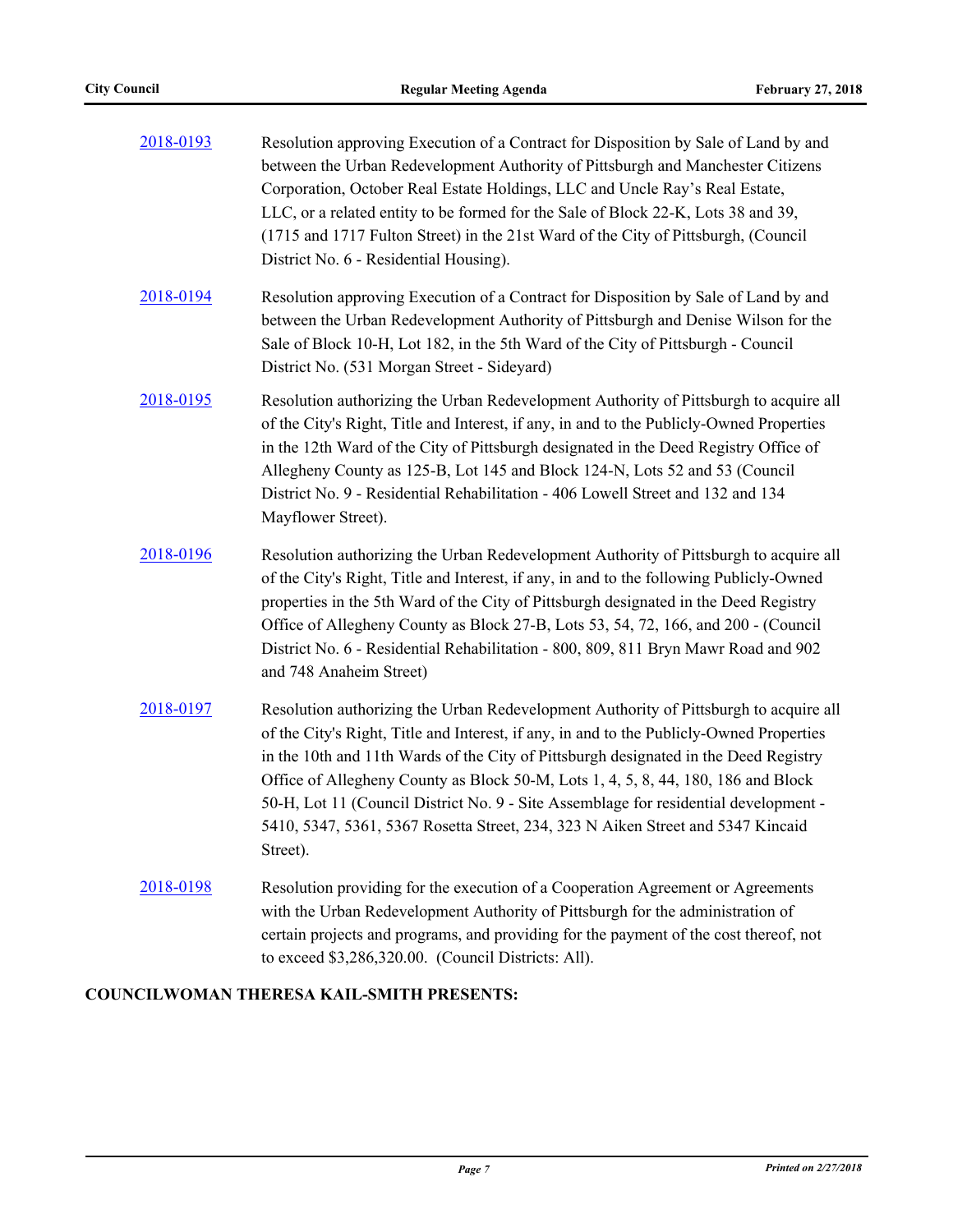| 2018-0152 | Resolution amending Resolution No. 797, effective December 28, 2017, entitled<br>"adopting and approving the 2018 Capital Budget and the 2018 Community<br>Development Block Grant Program, and the 2018 through 2023 Capital<br>Improvement Program" by supplementing the 2018 City of Pittsburgh Street<br>Resurfacing to be funded by a \$200,000 transfer from the Office of Management and<br>Budget's Operating Budget.                                                   |
|-----------|---------------------------------------------------------------------------------------------------------------------------------------------------------------------------------------------------------------------------------------------------------------------------------------------------------------------------------------------------------------------------------------------------------------------------------------------------------------------------------|
| 2018-0153 | Resolution further amending Resolution No. 675 of 2008, effective January 29, 2009, as<br>amended, entitled "Resolution adopting and approving the 2009 Capital Budget and the<br>2009 Community Development Block Grant Program; and approving the 2009 through<br>2013 Capital Improvement Program," by reducing AUTOMATED FUEL<br>DISPENSING SYSTEM by \$7,048.00 and increasing STREET RESURFACING by<br>\$7,048.00.                                                        |
| 2018-0154 | Resolution further amending Resolution No. 768 of 2009, effective December 31, 2009,<br>as amended, entitled Resolution adopting and approving the 2010 Capital Budget and the<br>2010 Community Development Block Grant Program; and approving the 2010 through<br>2014 Capital Improvement Program," by reducing NEIGHBORHOOD STREET<br>IMPROVEMENTS by \$33,962.44 and increasing STREET RESURFACING by<br>\$33,962.44.                                                      |
| 2018-0155 | Resolution further amending Resolution No. 908 of 2010, effective January 1, 2011, as<br>amended, entitled "Adopting and approving the 2011 Capital Budget and the 2011<br>Community Development Block Grant Program; and approving the 2011 through 2016<br>Capital Improvement Program," by reducing FIRE EQUIPMENT by \$55,591.48 and<br>increasing STREET RESURFACING by \$55,591.48.                                                                                       |
| 2018-0156 | Resolution further amending Resolution No. 855 of 2011, effective December 29, 2011,<br>as amended, entitled "Resolution adopting and approving the 2012 Capital Budget and<br>the 2012 Community Development Block Grant Program; and approving the 2012<br>through 2017 Capital Improvement Program," by reducing SWIFT WATER RESCUE<br>by \$58,185.00, PORTMAN SLOPE by \$24,724.31, and POLICE EQUIPMENT by<br>\$6,684.70 and increasing STREET RESURFACING by \$89,594.01. |
| 2018-0157 | Resolution further amending Resolution No. 772 of 2012, effective January 1, 2013, as<br>amended, entitled "Resolution adopting and approving the 2013 Capital Budget and the<br>2013 Community Development Block Grant Program; and approving the 2013 through<br>2018 Capital Improvement Program," by reducing ELECTRONIC DAILY ACTIVITY<br>SHEET by \$61,000.00 and PROPERTY MANAGEMENT by \$5,712.86 and<br>increasing STREET RESURFACING by \$66,712.86.                  |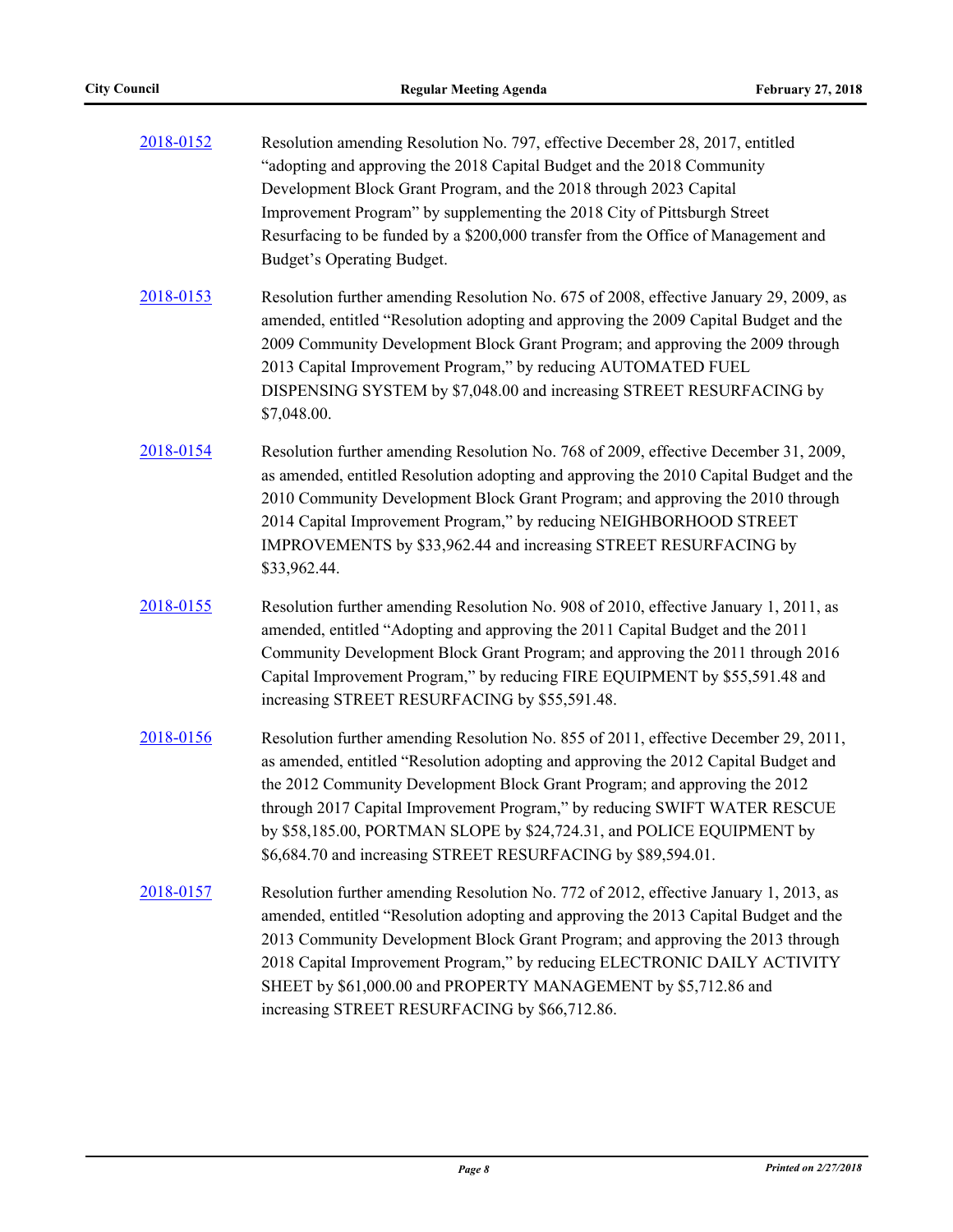| 2018-0158 | Resolution further amending Resolution No. 858 of 2014, effective January 1, 2015, as |
|-----------|---------------------------------------------------------------------------------------|
|           | amended, entitled "Resolution adopting and approving the 2015 Capital Budget and the  |
|           | 2015 Community Development Block Grant Program; and approving the 2015 through        |
|           | 2020 Capital Improvement Program," by reducing PUBLIC WORKS RADIO                     |
|           | REPLACEMENT by \$137,976.19, FUEL SYSTEM UPGRADE by \$84,000.00,                      |
|           | HYDRAULIC RESCUE TOOL by \$25,440.00, AMMON POOL FILTER by                            |
|           | \$14,182.44, and STREETSCAPE AND INTERSECTION RECONSTRUCTION by                       |
|           | \$7,862.44 and increasing STREET RESURFACING by \$269,461.07.                         |

- [2018-0159](http://pittsburgh.legistar.com/gateway.aspx?m=l&id=/matter.aspx?key=22458) Resolution further amending Resolution No. 816 of 2015, effective December 18, 2015, as amended, entitled "Resolution adopting and approving the 2016 Capital Budget and the 2016 Community Development Block Grant Program; and approving the 2016 through 2021 Capital Improvement Program," by reducing LOWER HETH'S RUN by \$75,599.09 and increasing STREET RESURFACING by \$75,599.09.
- [2018-0199](http://pittsburgh.legistar.com/gateway.aspx?m=l&id=/matter.aspx?key=22498) Resolution authorizing the Mayor and Director of the Department of Mobility and Infrastructure (DOMI) to execute relevant agreements to receive grant funding from the Heinz Endowments to provide operational support for DOMI as well as funding for equipment, research into mobility technology and applications, etc. and further providing for an agreement and expenditures not to exceed TWO HUNDRED FIFTY THOUSAND (\$250,000.00) dollars for this stated purpose.

### **COUNCILMAN BRUCE A. KRAUS PRESENTS:**

**2018-0200** Communication from Jen Presutti, Director of the Office of Management and Budget, and Margaret Lanier, Director of Finance, submitting a Quarterly Financial and Performance Report for the period ending December 31, 2017.

## **UNFINISHED BUSINESS**

## **REPORTS OF COMMITTEE - FINAL ACTION**

## **COUNCILMAN REVEREND RICKY V. BURGESS PRESENTS COMMITTEE ON FINANCE AND LAW**

[2018-0141](http://pittsburgh.legistar.com/gateway.aspx?m=l&id=/matter.aspx?key=22440) Report of the Committee on Finance and Law for February 21, 2018 with an Affirmative Recommendation. [2018-0078](http://pittsburgh.legistar.com/gateway.aspx?m=l&id=/matter.aspx?key=22377) Resolution amending Resolution No. 179 of 2016, which authorized the City of Pittsburgh to enter into a Professional Service Agreement(s) with Maximus Consulting

Services Inc. for services relating to the preparation of the annual indirect cost allocation reports, by exercising the written option to extend the term of the contract by two years.

## *Legislative History*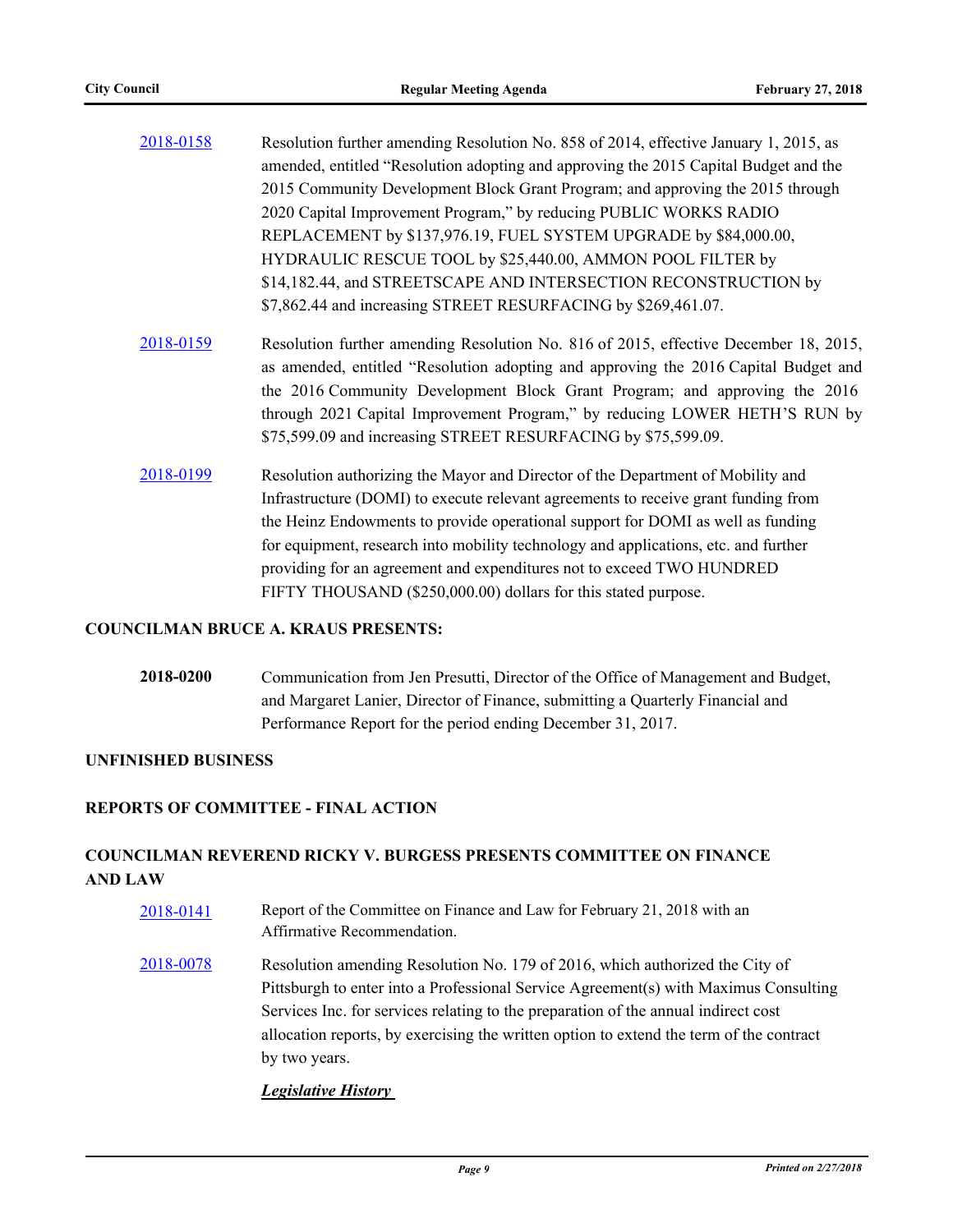| 2/6/18  | City Council              | Read and referred to the Committee on<br>Finance and Law |
|---------|---------------------------|----------------------------------------------------------|
| 2/14/18 | <b>Standing Committee</b> | Affirmatively Recommended                                |
| 2/20/18 | City Council              | Passed Finally                                           |
| 2/20/18 | City Council              | Motion to Reconsider                                     |
| 2/20/18 | City Council              | Passed Finally                                           |
| 2/20/18 | City Council              | Motion to Reconsider                                     |
| 2/20/18 | City Council              | <b>DEFEATED</b>                                          |

# [2018-0079](http://pittsburgh.legistar.com/gateway.aspx?m=l&id=/matter.aspx?key=22378) Resolution authorizing the Mayor and the Director of the Department of Finance to enter into an Agreement or Agreements with Strassburger, McKenna, Gutnick, & Gefsky for legal assistance in rewriting the City of Pittsburgh's business tax/fee regulations, forms, and portions of the City Code of Ordinances. In addition, said firm will be available on an as-needed basis to provide tax consultation services. The total cost for this project shall not exceed Three Hundred Thousand Dollars (\$300,000.00) over a three year period.

## *Legislative History*

| 2/6/18  | City Council              | Read and referred to the Committee on<br>Finance and Law |
|---------|---------------------------|----------------------------------------------------------|
| 2/14/18 | <b>Standing Committee</b> | Affirmatively Recommended                                |
| 2/20/18 | City Council              | Passed Finally                                           |
| 2/20/18 | City Council              | Motion to Reconsider                                     |
| 2/20/18 | City Council              | Passed Finally                                           |
| 2/20/18 | City Council              | Motion to Reconsider                                     |
| 2/20/18 | City Council              | <b>DEFEATED</b>                                          |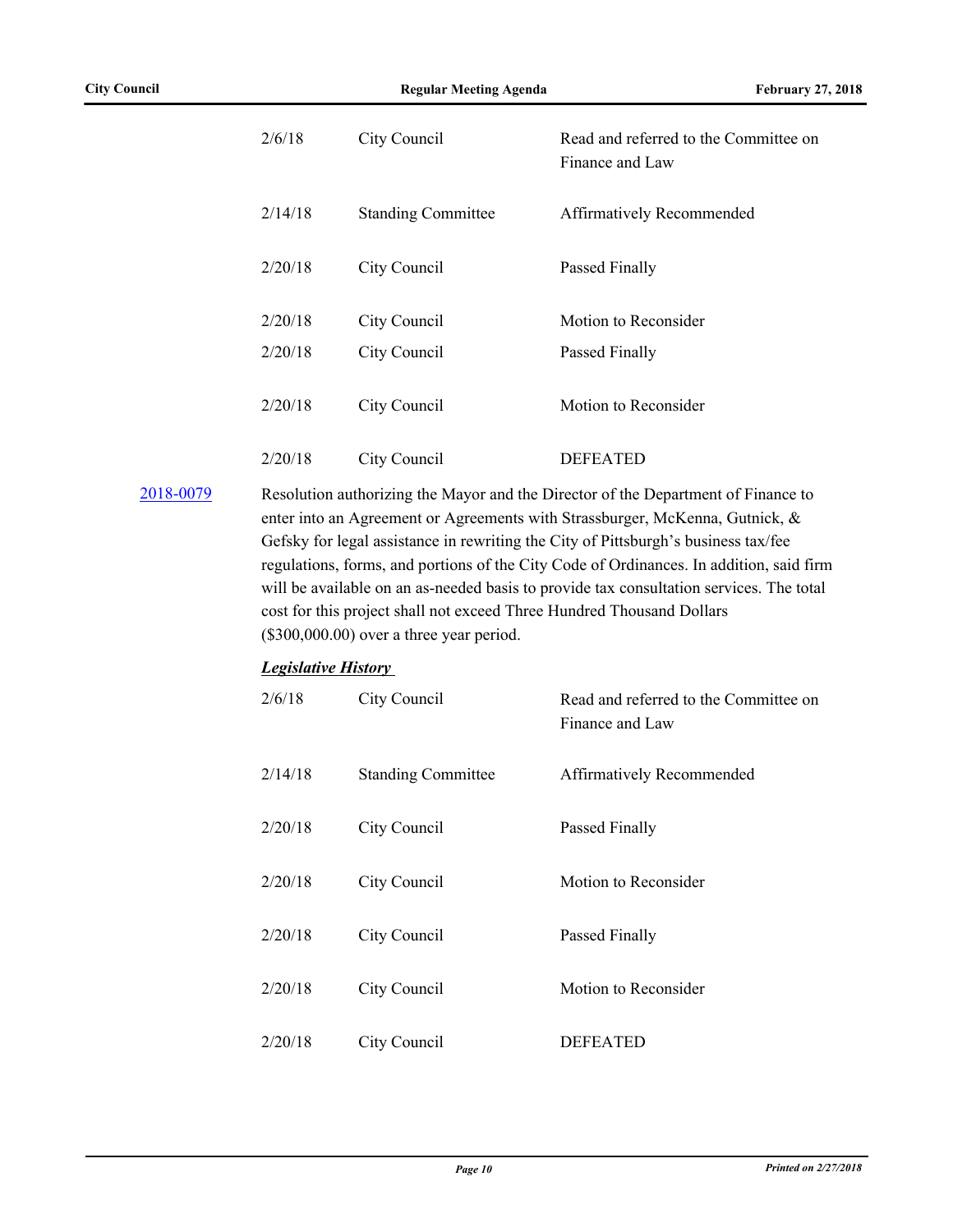| 2018-0071 | Resolution authorizing the issuance of a warrant in favor of Schnader Harrison Segal<br>& Lewis LLP, P.O. Box 826404, Philadelphia, PA 19182-6404, in an amount not to<br>exceed Six Thousand Seven Hundred Twenty-One Dollars and Eighty Cents<br>$(\$6,721.80)$ for professional services in connection with a police matter.<br>(Executive Session Held 2-15-18) |                           |                                                          |  |
|-----------|---------------------------------------------------------------------------------------------------------------------------------------------------------------------------------------------------------------------------------------------------------------------------------------------------------------------------------------------------------------------|---------------------------|----------------------------------------------------------|--|
|           | <b>Legislative History</b>                                                                                                                                                                                                                                                                                                                                          |                           |                                                          |  |
|           | 2/6/18                                                                                                                                                                                                                                                                                                                                                              | City Council              | Read and referred to the Committee on<br>Finance and Law |  |
|           | 2/14/18                                                                                                                                                                                                                                                                                                                                                             | <b>Standing Committee</b> | Held for Executive Session                               |  |
|           | 2/21/18                                                                                                                                                                                                                                                                                                                                                             | <b>Standing Committee</b> | Affirmatively Recommended                                |  |
| 2018-0072 | Resolution authorizing the issuance of a warrant in the total sum of \$3,739.00 to<br>McGrail & Associates, 1714 Lincoln Way, White Oak, PA for professional<br>consulting services in connection with billboard tax litigation.<br>(Executive Session Held 2-15-18)                                                                                                |                           |                                                          |  |
|           | <b>Legislative History</b>                                                                                                                                                                                                                                                                                                                                          |                           |                                                          |  |
|           | 2/6/18                                                                                                                                                                                                                                                                                                                                                              | City Council              | Read and referred to the Committee on<br>Finance and Law |  |
|           | 2/14/18                                                                                                                                                                                                                                                                                                                                                             | <b>Standing Committee</b> | Held for Executive Session                               |  |
|           | 2/21/18                                                                                                                                                                                                                                                                                                                                                             | <b>Standing Committee</b> | Affirmatively Recommended                                |  |
| 2018-0074 | Resolution providing for the sale of certain property, acquired by the City of<br>Pittsburgh at tax sales. ITEMS A through C: A: 4421 Lorigan, B: 1701 Laporte, C:<br>1733 Laporte                                                                                                                                                                                  |                           |                                                          |  |
|           | <b>Legislative History</b>                                                                                                                                                                                                                                                                                                                                          |                           |                                                          |  |
|           | 2/6/18                                                                                                                                                                                                                                                                                                                                                              | City Council              | Read and referred to the Committee on<br>Finance and Law |  |
|           | 2/14/18                                                                                                                                                                                                                                                                                                                                                             | <b>Standing Committee</b> | <b>AMENDED</b>                                           |  |
|           | 2/14/18                                                                                                                                                                                                                                                                                                                                                             | <b>Standing Committee</b> | Reconsidered to the Committee on<br>Finance and Law      |  |
|           | 2/14/18                                                                                                                                                                                                                                                                                                                                                             | <b>Standing Committee</b> | <b>AMENDED</b>                                           |  |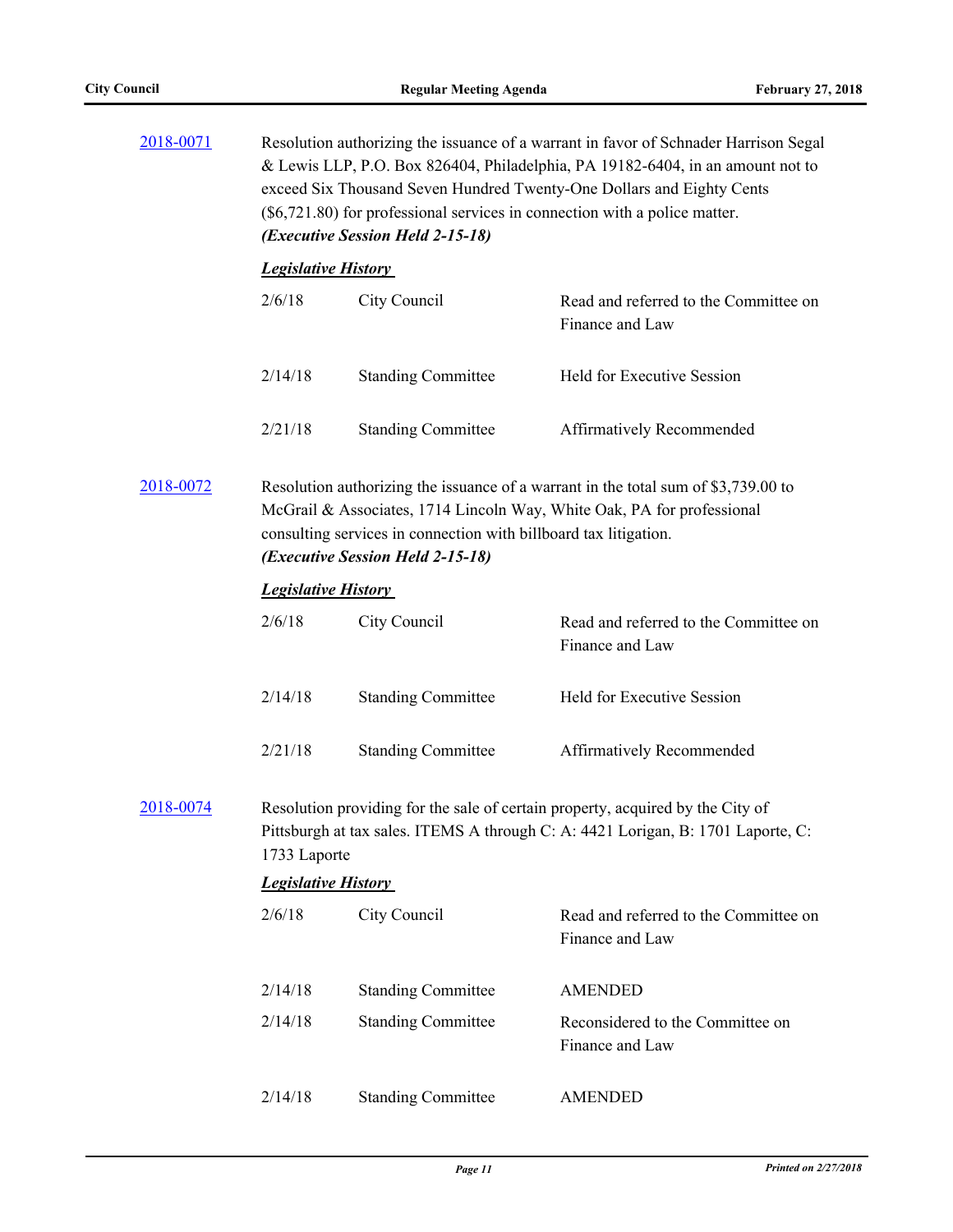|           | 2/14/18                    | <b>Standing Committee</b>           | Held in Committee to the Committee on<br>Finance and Law                                                                                                                                                                                                    |
|-----------|----------------------------|-------------------------------------|-------------------------------------------------------------------------------------------------------------------------------------------------------------------------------------------------------------------------------------------------------------|
|           | 2/21/18                    | <b>Standing Committee</b>           | Affirmatively Recommended                                                                                                                                                                                                                                   |
| 2018-0110 |                            | and Fifty-Eight Cents. (\$5,318.58) | Resolution providing for an agreement, for payment of the City's share of the 2018<br>operating expenses to the Allegheny County Central Tax Collection District for tax<br>collection. Cost not to exceed Five Thousand Three Hundred and Eighteen Dollars |
|           | <b>Legislative History</b> |                                     |                                                                                                                                                                                                                                                             |
|           | 2/13/18                    | City Council                        | Read and referred to the Committee on<br>Finance and Law                                                                                                                                                                                                    |
|           | 2/21/18                    | <b>Standing Committee</b>           | Affirmatively Recommended                                                                                                                                                                                                                                   |

# **COUNCILMAN R. DANIEL LAVELLE PRESENTS COMMITTEE ON PUBLIC SAFETY SERVICES**

| 2018-0142 | Report of the Committee on Public Safety Services for February 21, 2018 with an<br>Affirmative Recommendation.                                                                                                                                                                                          |                           |                                                                        |
|-----------|---------------------------------------------------------------------------------------------------------------------------------------------------------------------------------------------------------------------------------------------------------------------------------------------------------|---------------------------|------------------------------------------------------------------------|
| 2018-0080 | Resolution providing for the issuance of a warrant in the total sum of Nineteen<br>Thousand Five Hundred Dollars (\$19,500) Eighteen Thousand Five Hundred-<br>Dollars (\$18,500) in favor of Lynn Kohnfelder in settlement of a secondary<br>employment grievance.<br>(Executive Session Held 2-15-18) |                           |                                                                        |
|           | <b>Legislative History</b>                                                                                                                                                                                                                                                                              |                           |                                                                        |
|           | 2/6/18                                                                                                                                                                                                                                                                                                  | City Council              | Read and referred to the Committee on<br><b>Public Safety Services</b> |
|           | 2/14/18                                                                                                                                                                                                                                                                                                 | <b>Standing Committee</b> | <b>Held for Executive Session</b>                                      |
|           | 2/21/18                                                                                                                                                                                                                                                                                                 | <b>Standing Committee</b> | <b>AMENDED</b>                                                         |
|           | 2/21/18                                                                                                                                                                                                                                                                                                 | <b>Standing Committee</b> | Affirmatively Recommended as Amended                                   |
| 2018-0081 | Resolution providing for the issuance of a warrant in the total sum of Fifteen Thousand<br>Dollars (\$15,000) in favor of Raymond Toomey in settlement of a secondary<br>employment grievance.<br>(Executive Session Held 2-15-18)                                                                      |                           |                                                                        |
|           | <b>Legislative History</b>                                                                                                                                                                                                                                                                              |                           |                                                                        |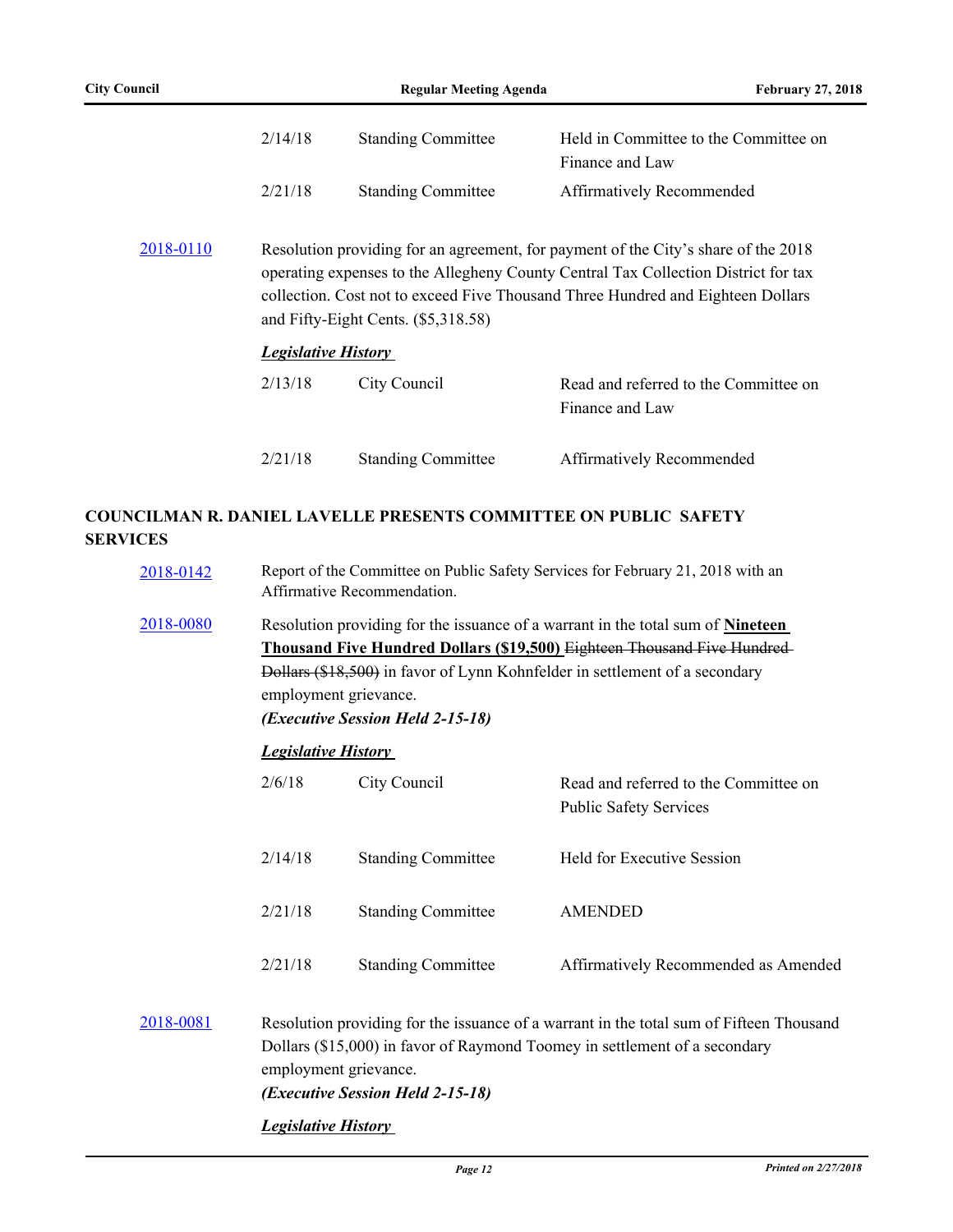| 2/6/18  | City Council              | Read and referred to the Committee on<br><b>Public Safety Services</b> |
|---------|---------------------------|------------------------------------------------------------------------|
| 2/14/18 | <b>Standing Committee</b> | Held for Executive Session                                             |
| 2/21/18 | <b>Standing Committee</b> | Affirmatively Recommended                                              |

#### **COUNCILWOMAN THERESA KAIL-SMITH PRESENTS COMMITTEE ON PUBLIC WORKS**

- [2018-0143](http://pittsburgh.legistar.com/gateway.aspx?m=l&id=/matter.aspx?key=22442) Report of the Committee on Public Works for February 21, 2018 with an Affirmative Recommendation.
- [2018-0113](http://pittsburgh.legistar.com/gateway.aspx?m=l&id=/matter.aspx?key=22412) Resolution providing for a Contract or Contracts, or the use of existing Contracts, an Agreement or Agreements, or the use of existing Agreements, providing for the design, repairs, maintenance, improvements, emergencies and/or the purchase of materials, equipment and supplies in connection with the McFarren Street (Second Avenue) Bridge project; and providing for a Reimbursement Agreement or Agreements with the Commonwealth of Pennsylvania, Department of Transportation; and providing for the payment of the costs thereof, not to exceed \$3,750,000.00.

#### *Legislative History*

| 2/13/18 | City Council              | Read and referred to the Committee on<br>Public Works |
|---------|---------------------------|-------------------------------------------------------|
| 2/21/18 | <b>Standing Committee</b> | <b>Affirmatively Recommended</b>                      |

[2018-0114](http://pittsburgh.legistar.com/gateway.aspx?m=l&id=/matter.aspx?key=22413) Resolution authorizing the Mayor and the Director of the Department of Mobility and Infrastructure to execute relevant agreements to receive grant funding to support Washington Boulevard Multimodal Path Construction; further providing for a Contract or Contracts, or the use of existing Contracts, an Agreement or Agreements, or the use of existing Agreements, providing for the design, repairs, maintenance, improvements, emergencies and/or the purchase of materials, equipment and supplies in connection with the Washington Blvd Trail project; and providing for the payment of the costs thereof, not to exceed \$560,589.00.

### *Legislative History*

| 2/13/18 | City Council              | Read and referred to the Committee on<br>Public Works |
|---------|---------------------------|-------------------------------------------------------|
| 2/21/18 | <b>Standing Committee</b> | Affirmatively Recommended                             |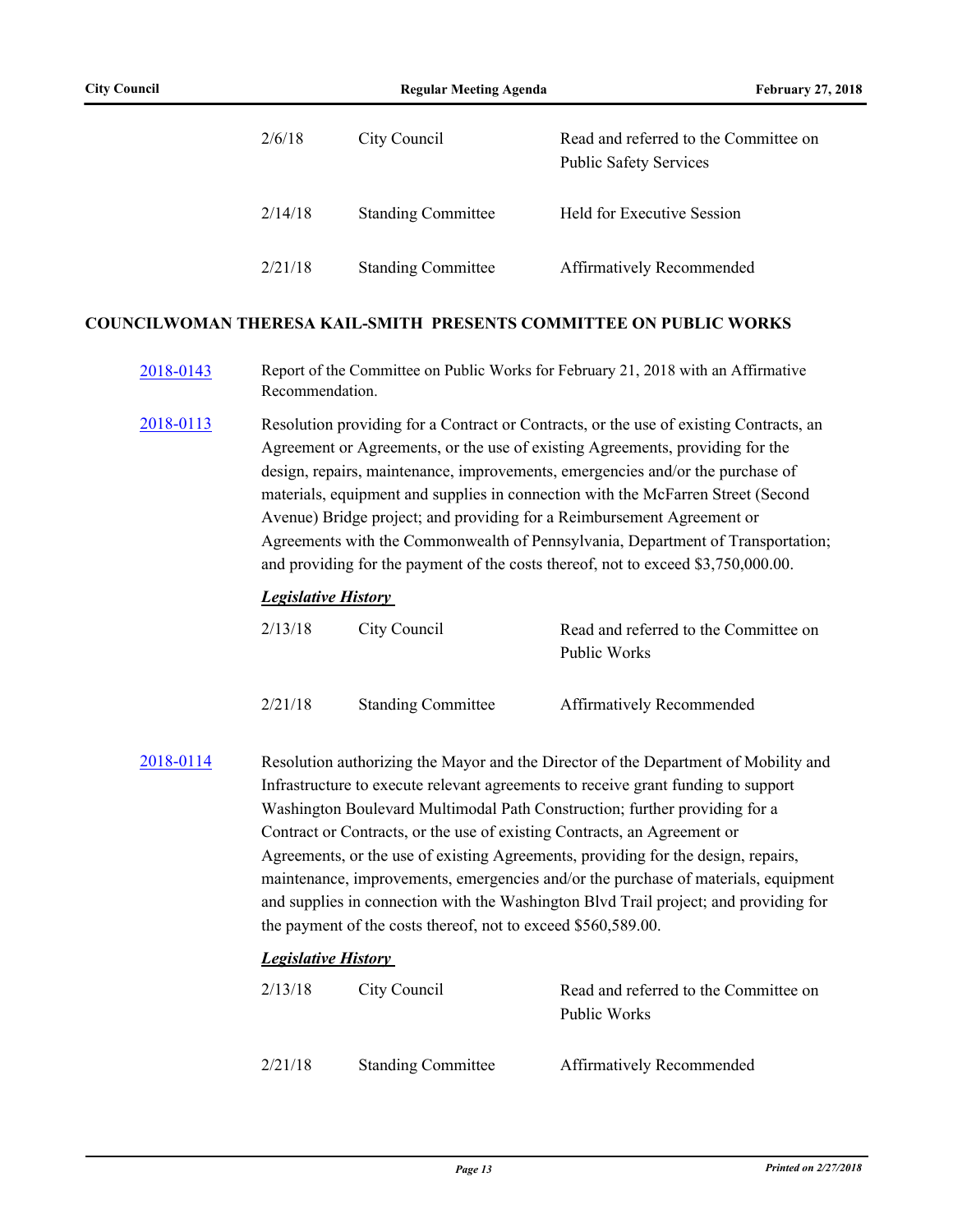# **COUNCILWOMAN DARLENE M. HARRIS PRESENTS COMMITTEE ON HUMAN RESOURCES**

| 2018-0144 | Report of the Committee on Human Resources for February 21, 2018 with an<br>Affirmative Recommendation.                                                                                                                                                     |                           |                                                          |
|-----------|-------------------------------------------------------------------------------------------------------------------------------------------------------------------------------------------------------------------------------------------------------------|---------------------------|----------------------------------------------------------|
| 2018-0131 | Resolution providing for the issuance of a warrant in favor of I/O Solutions in the<br>amount of \$14,228.17 for professional consulting services in connection with Police<br>promotional examinations, and providing for the payment of the cost thereof. |                           |                                                          |
|           | <b>Legislative History</b>                                                                                                                                                                                                                                  |                           |                                                          |
|           | 2/20/18                                                                                                                                                                                                                                                     | City Council              | Waived under Rule 8                                      |
|           | 2/20/18                                                                                                                                                                                                                                                     | City Council              | Read and referred to the Committee on<br>Human Resources |
|           | 2/21/18                                                                                                                                                                                                                                                     | <b>Standing Committee</b> | Affirmatively Recommended                                |

# **COUNCILWOMAN DEBORAH L. GROSS PRESENTS COMMITTEE ON LAND USE & ECONOMIC DEVELOPMENT**

| 2018-0145        | Report of the Committee on Land Use and Economic Development for February 21,<br>2018 with an Affirmative Recommendation.                                                                                                                                                                                                                                                                                |                           |                                                                                   |  |
|------------------|----------------------------------------------------------------------------------------------------------------------------------------------------------------------------------------------------------------------------------------------------------------------------------------------------------------------------------------------------------------------------------------------------------|---------------------------|-----------------------------------------------------------------------------------|--|
| <u>2017-1827</u> | Ordinance amending and supplementing the Pittsburgh Code, Title Nine, Zoning<br>Code, Article V, Use Table, Section 911.02 to create the definition of Medical<br>Marijuana Dispensary and Medical Marijuana Growing and Processing uses, and to<br>allow for such uses in certain zoning districts.<br>(Public Hearing Held 2-8-18)<br><b>SPONSOR/S: MR. O'CONNOR</b><br><b>CO-SPONSOR/S: MR. KRAUS</b> |                           |                                                                                   |  |
|                  | <b>Legislative History</b>                                                                                                                                                                                                                                                                                                                                                                               |                           |                                                                                   |  |
|                  | 8/29/17                                                                                                                                                                                                                                                                                                                                                                                                  | City Council              | Read and referred to the Committee on<br>Land Use and Economic Development        |  |
|                  | 9/6/17                                                                                                                                                                                                                                                                                                                                                                                                   | <b>Standing Committee</b> | Referred for Report and Recommendation<br>to the Commission - Planning Commission |  |
|                  | 12/20/17                                                                                                                                                                                                                                                                                                                                                                                                 | <b>Standing Committee</b> | Held for Public Hearing to the Committee<br>on Land Use and Economic Development  |  |
|                  | 2/8/18                                                                                                                                                                                                                                                                                                                                                                                                   | Committee on Hearings     | Public Hearing Held to the Committee on<br>Land Use and Economic Development      |  |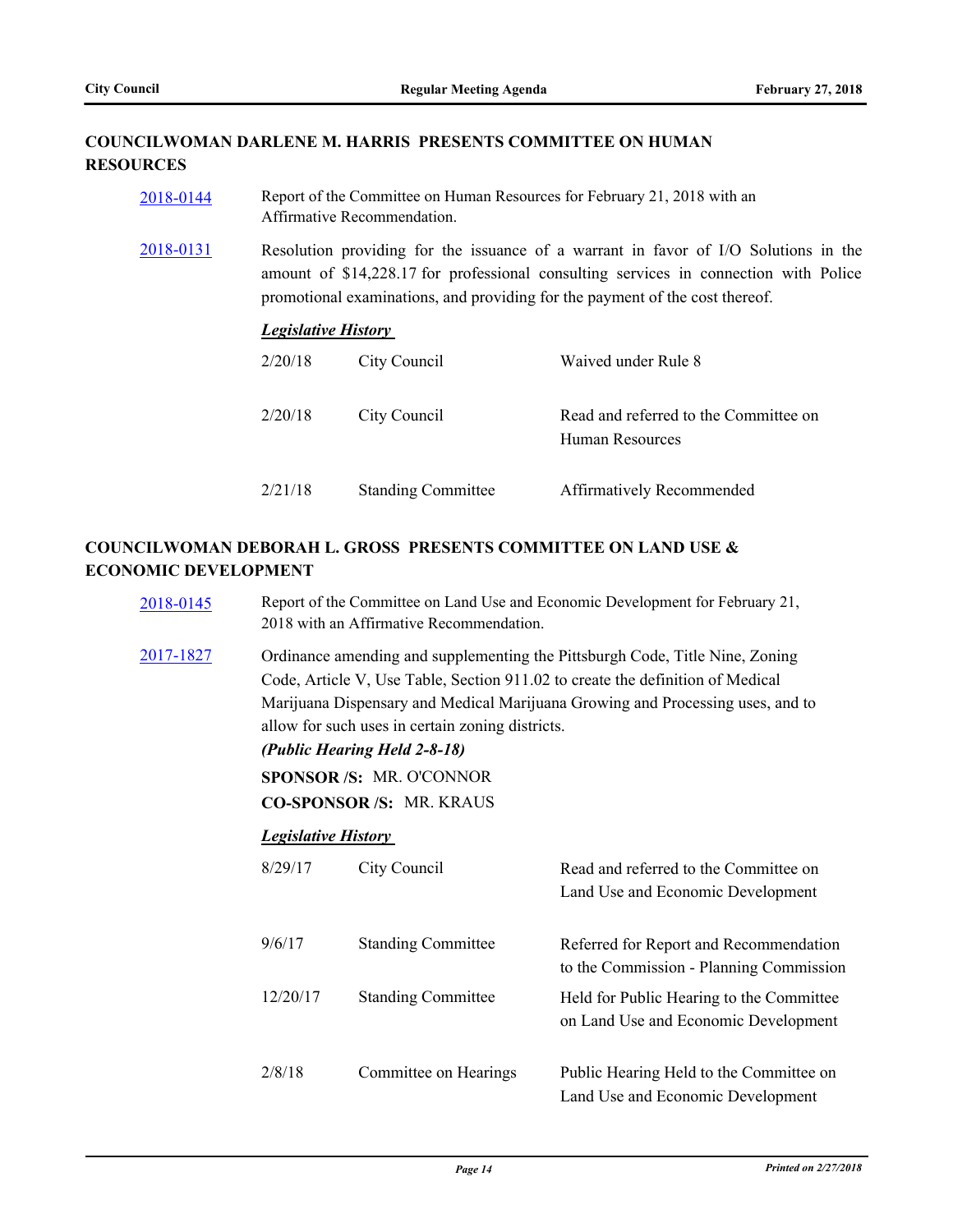|           | 2/21/18                                                                                                                                                                                                                                                              | <b>Standing Committee</b> | Affirmatively Recommended                                                  |  |
|-----------|----------------------------------------------------------------------------------------------------------------------------------------------------------------------------------------------------------------------------------------------------------------------|---------------------------|----------------------------------------------------------------------------|--|
| 2018-0112 | Resolution providing for an Agreement or Agreements with Contractor(s) and/or<br>vendors for operational expenses, and to provide programs or services provided by<br>the City requested by members of the disability community at a cost not to exceed<br>\$33,000. |                           |                                                                            |  |
|           | <b>Legislative History</b>                                                                                                                                                                                                                                           |                           |                                                                            |  |
|           | 2/13/18                                                                                                                                                                                                                                                              | City Council              | Read and referred to the Committee on<br>Land Use and Economic Development |  |
|           | 2/21/18                                                                                                                                                                                                                                                              | <b>Standing Committee</b> | Affirmatively Recommended                                                  |  |

## **COUNCILMAN BRUCE A. KRAUS PRESENTS COMMITTEE ON INNOVATION, PERFORMANCE AND ASSET MANAGEMENT**

- [2018-0146](http://pittsburgh.legistar.com/gateway.aspx?m=l&id=/matter.aspx?key=22445) Report of the Committee on Performance and Asset Management for February 21, 2018 with an Affirmative Recommendation.
- [2018-0115](http://pittsburgh.legistar.com/gateway.aspx?m=l&id=/matter.aspx?key=22414) Resolution amending Resolution number 539 of 2016, entitled "authorizing the Mayor, City Clerk and/or Director of the Department of Innovation and Performance to enter into a Contract or Contracts or Agreement or Agreements with Granicus, Inc., for software upgrades, server hosting services and annual maintenance of Legistar agenda management and video streaming, for a three year term, renewable annually" in order to add funding for training and a test environment.

**SPONSOR /S:** MR. KRAUS

### *Legislative History*

| 2/13/18 | City Council              | Read and referred to the Committee on<br>Innovation, Performance and Asset<br>Management |
|---------|---------------------------|------------------------------------------------------------------------------------------|
| 2/21/18 | <b>Standing Committee</b> | Held in Committee to the Committee on<br>Innovation, Performance and Asset<br>Management |
| 2/21/18 | <b>Standing Committee</b> | Reconsidered to the Committee on Land<br>Use and Economic Development                    |
| 2/21/18 | <b>Standing Committee</b> | Affirmatively Recommended                                                                |

#### **MOTIONS AND RESOLUTIONS**